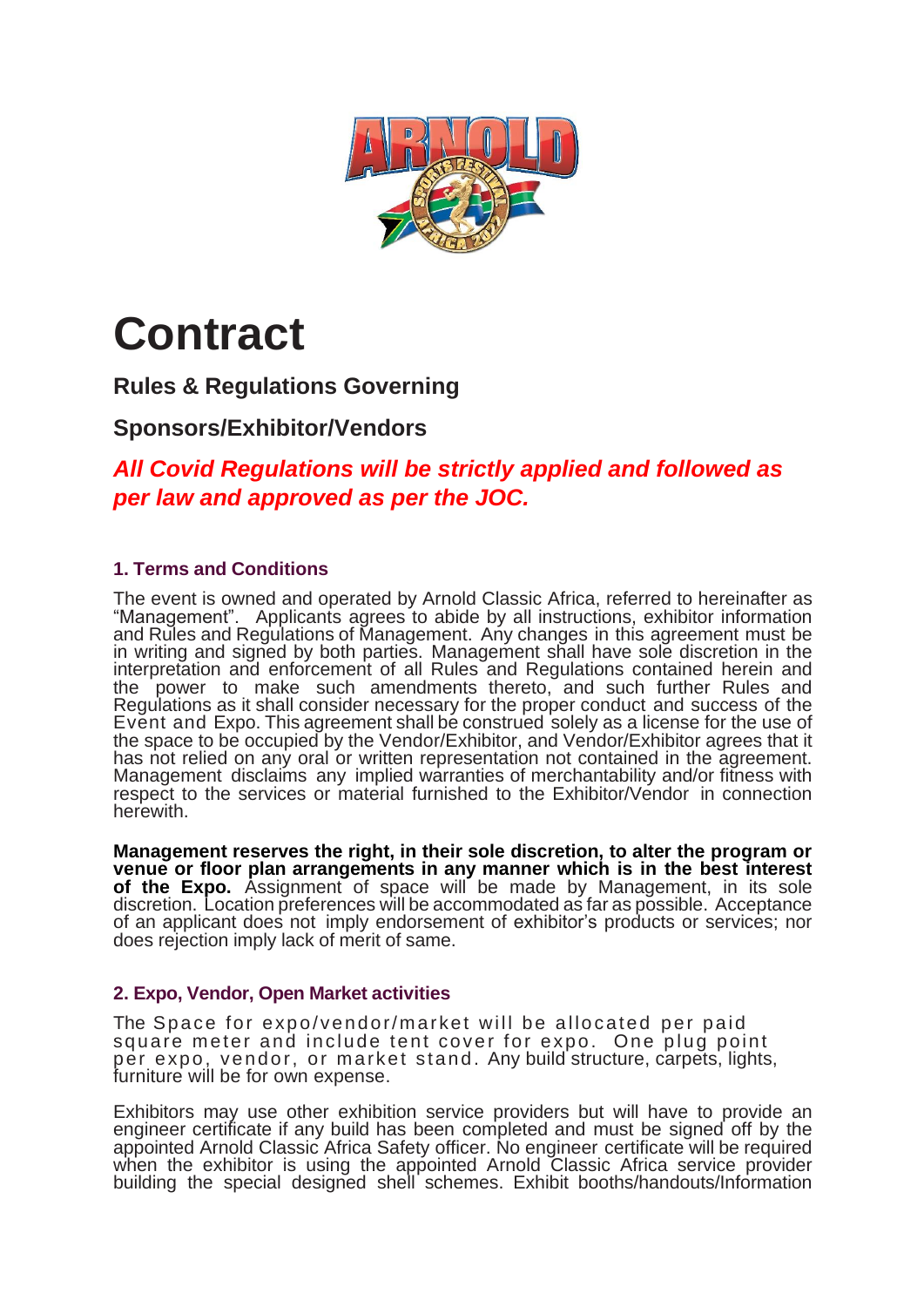gathering – to comply with the Safety Officer requirements and exhibitors are not to block the walkways or other exhibitors. Exhibitor will incur additional cost for security personnel if they are needed to keep their lines from blocking other exhibitors.

Management reserves the right to decline, prohibit or expel any exhibit and/or products, which, in its sole judgment, is out of keeping with the character of the Expo including, but not limited to, persons; display materials; printed matter; product and conduct.

Distribution of advertising material and exhibitor solicitation of any sort shall be restricted to the exhibitor's booth. Exhibitor's exhibit or product may not extend beyond the limits of the exhibitor's booth and no part of any exhibit or product may extend into any aisle. No standing or soliciting outside of your booth space or throughout the Expo hall. No standing on tables or chairs. No throwing or tossing of any item into the crowds. Items are to be handed to the attendees from within the exhibitor booth space. Drink samples are to be limited to one serving or less per sample. No exhibitors shall so arrange his exhibit as to obscure or prejudice adjacent booth exhibitors, in the sole opinion of Management.

Ephedra, Ephedra Derivatives, hormone or hormone related products **are not permitted** at the expo. No Exhibitor may assign, sublet, or apportion the whole or any part of the space allotted him; nor exhibit there in any other goods than those manufactured or sold in the regular course of business by the exhibitor. This includes flyers, brochures and magazines not part of exhibitor's business.

#### **3. Important to take note of**

**Only one product per exhibition stand will be permitted or minimum of 4 stands of 3mx3m if a company has more than 4 brands.**

Expo duration (minimum hours) 8am – 5pm Friday, Saturday, and Sunday. Sporting codes will continue with program till done. It will be to the discretion of the exhibitor if they want to trade longer than the stipulated minimum hours. Setting up will be according to the exhibitor manual. **No packing up, breaking down or non-trade will be permitted before 5pm on any day unless permission was received from the event Organizing committee**

Identification badges are not transferable. **Admission will be by wristband only**, and no access will be given without such wristband. **Two exhibitor wristband passes per stand** will be allocated. Additional passes can be purchased.

Exhibitor and sponsors will supply their own banners according to the allocated space. The organizers will not take any responsibility and is not obliged to assist with any late artwork for adverts and logos received after the cut off dates and times.

Storage space available at additional cost per square meter.

Signage, Photos, Literature, Displays, etc. – event does not allow literature or products that refer to steroids or enhancement ability that is related to any illegal substance.

No references may be made about enhancement of sexual pleasure, endurance or any product marketed as an aphrodisiac. All literature must be appropriate for a high school and younger audience. No catalogues or products may be distributed that reflect items that are not legal for sale to individuals under the age of 18. Be sure to have questionable items pre-approved by management minimum of 30 days before the event.

Should a booth worker be attired in an inappropriate manner, at the discretion of Management, they will be escorted out of the exhibit hall and asked to change before returning.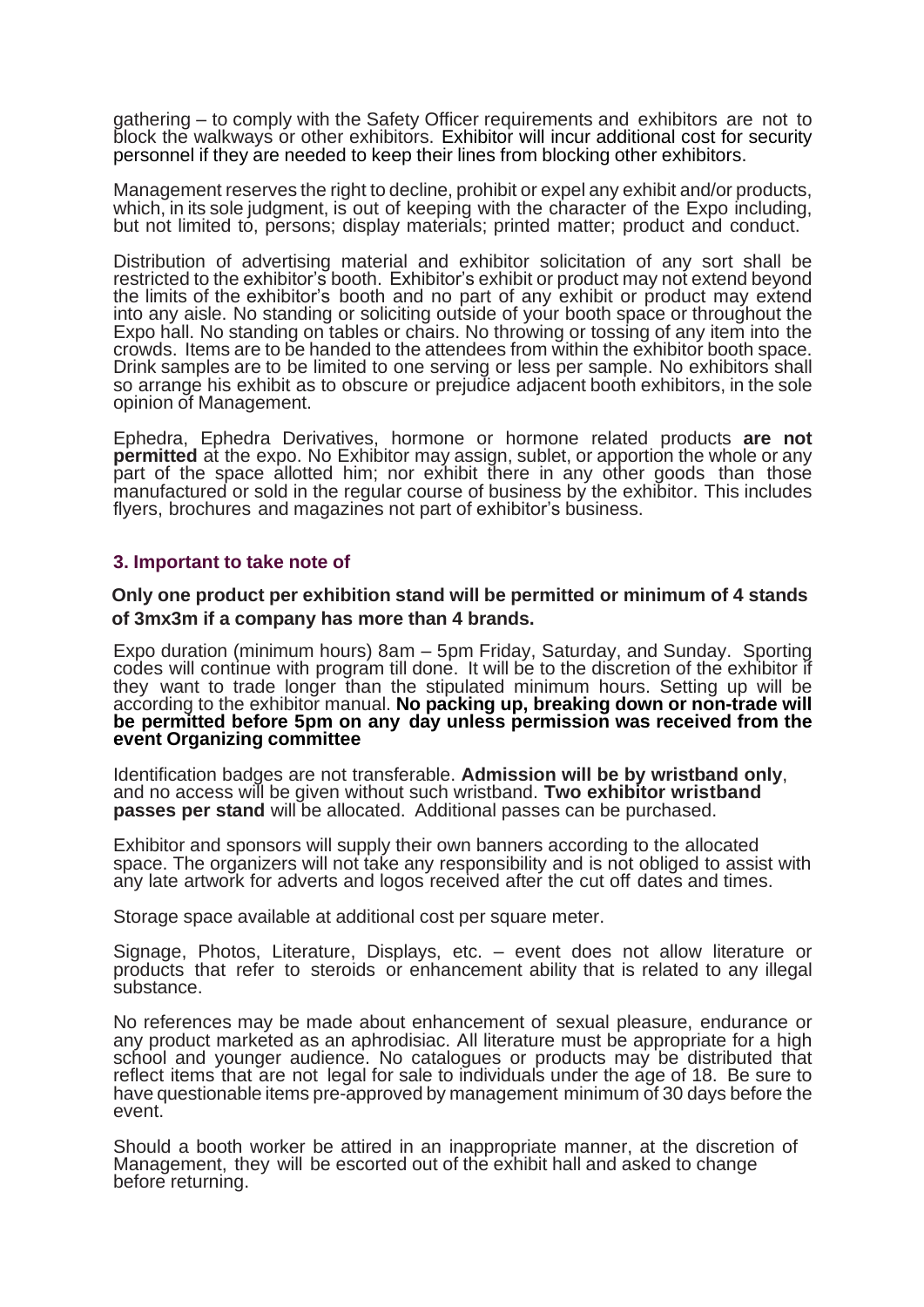#### **4. Printed apparel or signage**

All the designs or marketing and adverts used pre or post event indicating your involvement with the event will need special approval from the Arnold Classic Africa offices. This rule applies to and include wording, logos and pictures and or sponsored apparel, branding and athletes clothing.

Exhibitors shall be bound by and comply with, at exhibitor's sole cost and expense, all applicable national, city, municipal and other laws, codes and governmental regulations of government or other authorities having jurisdiction over the exhibit facility or the conduct of said Exposition, together with the Rules and Regulations of the owners and/or operators of the facility in which the Exposition is held. Exhibitors shall be bound by and comply with, at exhibitor's sole cost and expense, all applicable copyright and trademark laws and regulations which may affect Exhibitor's use and occupancy of the exhibit space or participation in the Exposition.

#### **5. Applicable to Arnold Sport Festival**

Usage of any Arnold Sports Festival weekend logos, images of Arnold Schwarzenegger, and/or specific mention of the terms, Arnold Sports Festival, Arnold Classic, Arnold Fitness expo must be approved by the Arnold Classic South Africa (Pty) Ltd office prior to printing – **no exceptions! Any non-approved items will be confiscated or invoiced.**

All approved printed apparel or clothing using the Arnold Sports Festival logo must be done through the appointed Arnold Sports Festival service provider to regulate and control the brand specifications. Arnold Sports Festival commits to provide the best quality at the best price through the annual appointed service provider.

#### **6. Insurance & Indemnification**

Attention is called to the necessity for insurance covering all risks (including but not limited to liability, fire, and theft damage) on your exhibit from the place of shipment to the exhibition facility and return, including the period during which the materials remain in the Exposition. Exhibitor acknowledges that Management, The Venue, appointed Service Providers, agents or employees do not maintain insurance covering Exhibitor's property. It is the sole responsibility of Exhibitor to obtain business interruption, property damage and other insurance covering such losses as Exhibitor may incur, and assume no responsibility for the safety of the properties of the Exhibitor, Exhibitor's officers, agents or employees from theft, damage by fire, accident or any other cause whatsoever.

Security service is provided always when the exhibit is not open, but the furnishing of such security shall not be deemed to increase the liability of Management, the venue in which the exhibit facility is located, their officers, agents or employees, nor to modify in any way the assumption of risk and release provided for above. Management shall not be responsible for the conduct of contractors or their employees and assume no responsibility for failure to perform by contractors, their charges, or any other matter relating to contractors or the exhibit facility.

Exhibitor expressly agrees to save and hold harmless Management, Venue, Service Providers, technical management their officers, agents, and members and employees from any and all liability resulting from injuries to any person or for damages to or loss of property owned or controlled by Exhibitor, its agents, employees and attendees, person and or properties in connection with the Exhibitor's use and occupancy of the exhibit space or participation in the Exposition, and from any claim or liability which may arise as a result of copyright and trademark laws and regulations which may apply to Exhibitor's use and occupancy of the exhibit space or participation in the Exposition.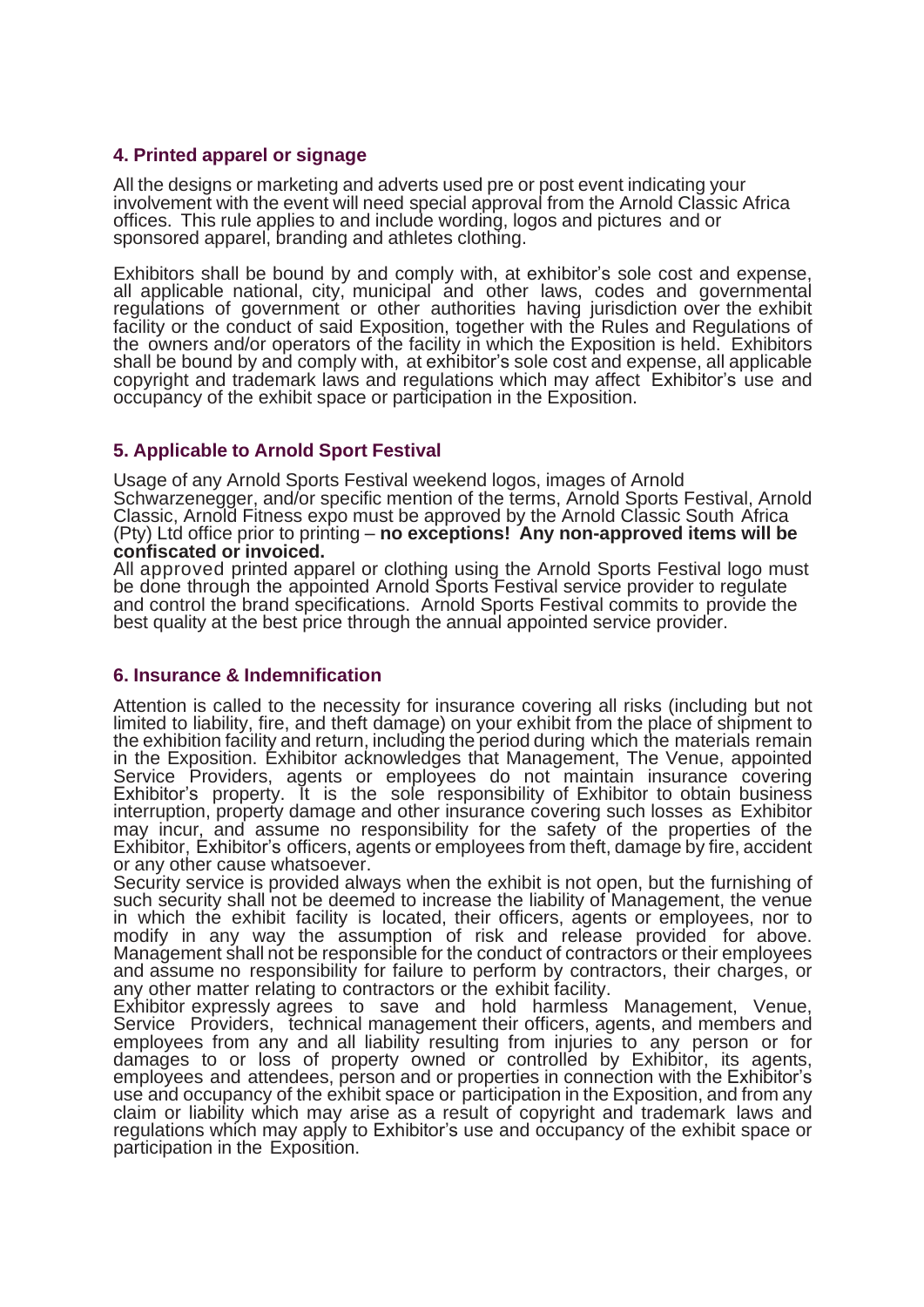### **7. Financial Commitment**

After signing the agreement, and the exhibitor fails to make **final payment before the event date**, the organizers will have no obligation to refund any deposit or payments received and may refuse the exhibitor to setup for the event until such payment has been received

**A 50% deposit** is payable to reserve space/stand.

In the case of no payment after we received signed application and agreement, Arnold Classic Africa has the right to hand over the contract for collection and all fees, legal cost and interest will be for the exhibitor's account.

Arnold Classic Africa cannot be held responsible and will have no claim against the organizers for an **exhibitor/vendor not selling or reaching his goals** at the event and the onus will be on the exhibitor to market and promote his brand presence at the event and before the event. It is not the organizer/owner's responsibility to do any marketing of an exhibitor/vendor but will market the brand and event in general to the best of their ability. Occasional marketing of an exhibitor/vendor will appear on social platforms but will and cannot be guaranteed.

#### **8. Cancellation or Postponement**

In the event an exhibitor desires to cancel his reservation of booth space, a written notice of request for cancellation must be emailed to Arnold Classic Africa, no later than 30 days before the event. If the request is approved and accepted by Management, the amount paid shall be rolled over to cover the cost of exhibit space the following year. The credit cannot be carried forward any further than the following year or next event.

The Exhibitor must provide Management the approved paperwork for the roll over option. If the Exhibitor fails to comply in any respect with the terms of this agreement, then Management shall have the right, without notice to the Exhibitor, to sell or offer for sale the exhibit space covered by this contract, said Exhibitor to be liable of any deficiency, which loss or damage the Exhibitor agrees to pay Management upon demand together with expenses and costs incurred by reason thereof.

Exhibitor acknowledges that actual occupation of the exhibit space by an exhibit is the essence thereof, and that should Management be unable to effect the sale of the space as herein provided, Management is then expressly authorized to occupy or cause said space to be occupied in such manner as it may deem in the best interest of the Exposition, without any rebate or allowance whatsoever to the Exhibitor and without in any way releasing said Exhibitor from any liability hereunder, and said Exhibitor expressly agrees to pay Management the full sum as herein set forth.

Exhibitor agrees that whenever an attorney is used to obtain payment due hereunder an attorney's fee shall be payable by the Exhibitor as and for reasonable attorney fees.

In the event the Exposition is cancelled or postponed, or Management is unable to perform for any reason whatsoever including performance under this agreement, shall be a refund of monies paid on account of the exhibition space, less Exhibitor's pro rata share of expenses relating to the Exposition, as determined by Management.

Management reserves the right to cancel or postpone the Exposition for any of the following reasons: damage or destruction of the facility; natural disasters; national or unforeseen emergency; public enemy; war or insurrections; strikes or the possibility